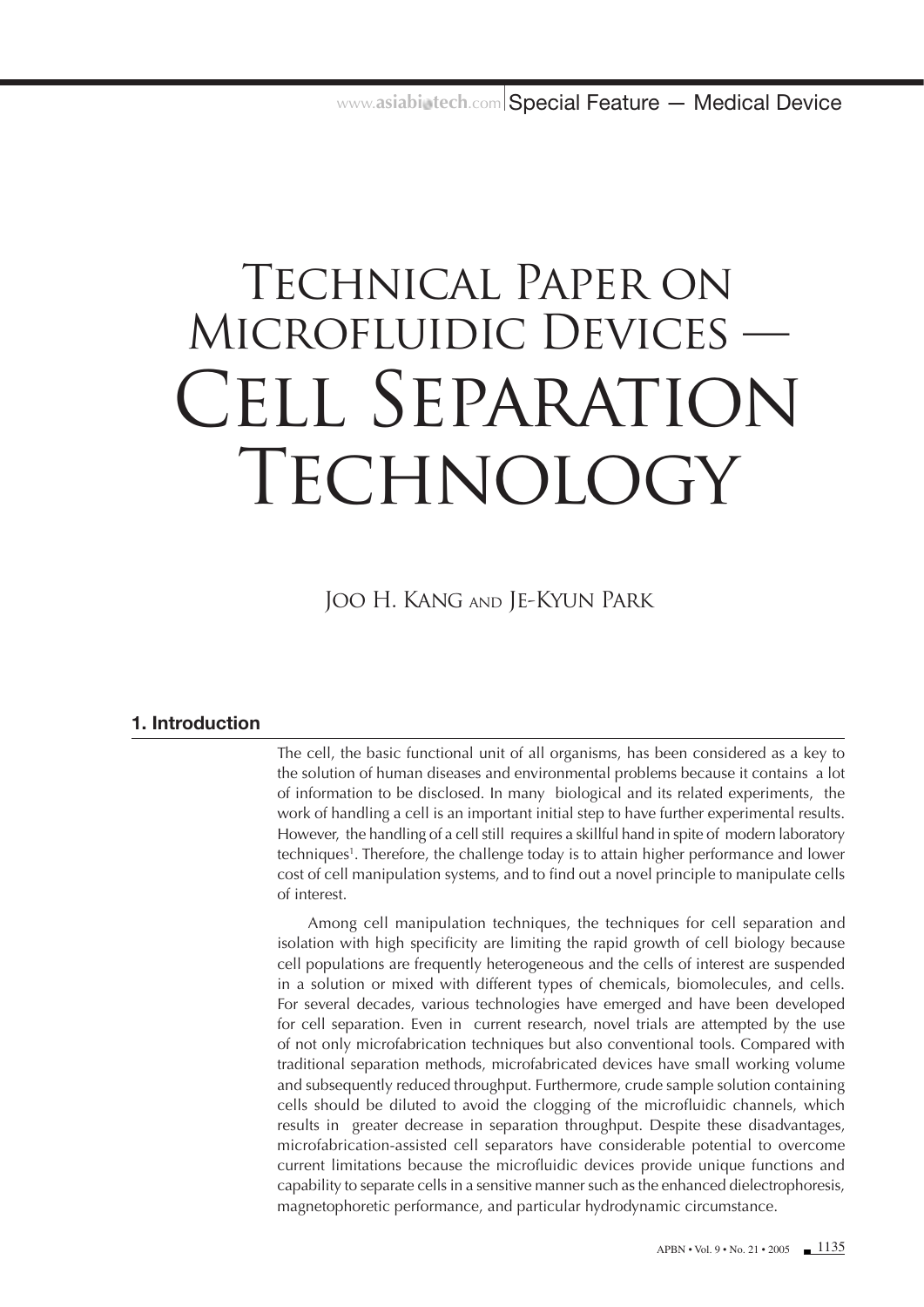Microfluidics paved the way for micro total analysis systems (μTAS) and lab-ona-chip (LOC) which are one of the most promising technologies to accelerate the progress of the present research for biology, chemistry, and bioengineering.2,3 On the account of its inherent benefit, a microfluidic device such as a µTAS device and a LOC device can provide an automated, reliable and efficient system for cell preparation with respect to current sample preparation procedures. Although the cell manipulation methods have been reported and widely used for several decades, cell treating works are still tedious and time-consuming procedures. In addition, the types of cells that have been separated in microfluidic devices are mainly restricted to a few species such as red blood cell (RBC), white blood cell (WBC) and *Escherichia coli (E. coli)* (Table 1). Therefore, microfluidic cell separation technology is one of the essential research topics in a μTAS or LOC field<sup>4</sup>.

Table 1. Separated cell types in microfluidic devices according to each separation principle.

| <b>Authors</b>                    | <b>Cell Type</b>                                                                     | <b>Separation Principle</b>         | Year         | <b>Reference</b><br>No. |
|-----------------------------------|--------------------------------------------------------------------------------------|-------------------------------------|--------------|-------------------------|
| A.Y. Fu et. al<br>A.Y. Fu et. al  | E. coli<br>E. coli                                                                   | Fluorescence-activated cell sorting | 1999<br>2002 | [8]<br>[9]              |
| P.C. Li et. al                    | Saccharomyces cerevisiae,<br>canine erythrocyte, and E. coli                         |                                     | 1997         | $[12]$                  |
| K. Takahashi et. al               | COS cell                                                                             |                                     | 2004         | $[14]$                  |
| M.A. McClain et. al               | E. coli                                                                              |                                     | 2001         | $[15]$                  |
| K.-H. Han et. al                  | RBC and WBC                                                                          | Magnetic-activated cell sorting     | 2004/2005    | [35, 36]                |
| M. Berger et. al                  | <b>WBC</b>                                                                           |                                     | 2001         | $[34]$                  |
| W.C. Chang et. al                 | HL-60/U-937                                                                          | Affinity-based cell separation      | 2005         | [40]                    |
| J. Yang et. al<br>Y. Huang et. al | T/B-lymphocyte / monocyte / granulocyte<br>PBMC (peripheral blood mononuclear cell), | Dielectrophoresis                   | 1999         | [7]                     |
|                                   | U-937 (monocytic cell) / glioma cell,<br>SH-SY5Y (neuroblastoma cell)                |                                     | 2002         | [62]                    |
| I. Doh et. al                     | Live/dead yeast cell                                                                 |                                     | 2005         | [50]                    |
| S.S. Shevkoplyas et. al           | RBC and WBC                                                                          | <b>Hydrodynamic separation</b>      | 2005         | [67]                    |
| R.H. Carlson et. al               | <b>WBC</b>                                                                           |                                     | 1998         | [69]                    |
| J. Takagi et. al                  | <b>RBC</b>                                                                           |                                     | 2005         | [66]                    |
| M. Yamada et. al                  | Plant cell                                                                           | Aqueous two-phase system            | 2004         | $[77]$                  |
| K.-H. Nam et. al                  | CHO K1 cell                                                                          |                                     | 2005         | $[78]$                  |
| F. Petersson et. al.              | Lipids from blood cells                                                              | Ultrasound separation               | 2004         | [80]                    |
| J.J. Hawkes et. al                | Yeast cell                                                                           |                                     | 2004         | [90]                    |

In this paper, we will describe the cell separation technology according to the following two categorized principles and what has been realized in the microfluidic cell separation device (Table 2).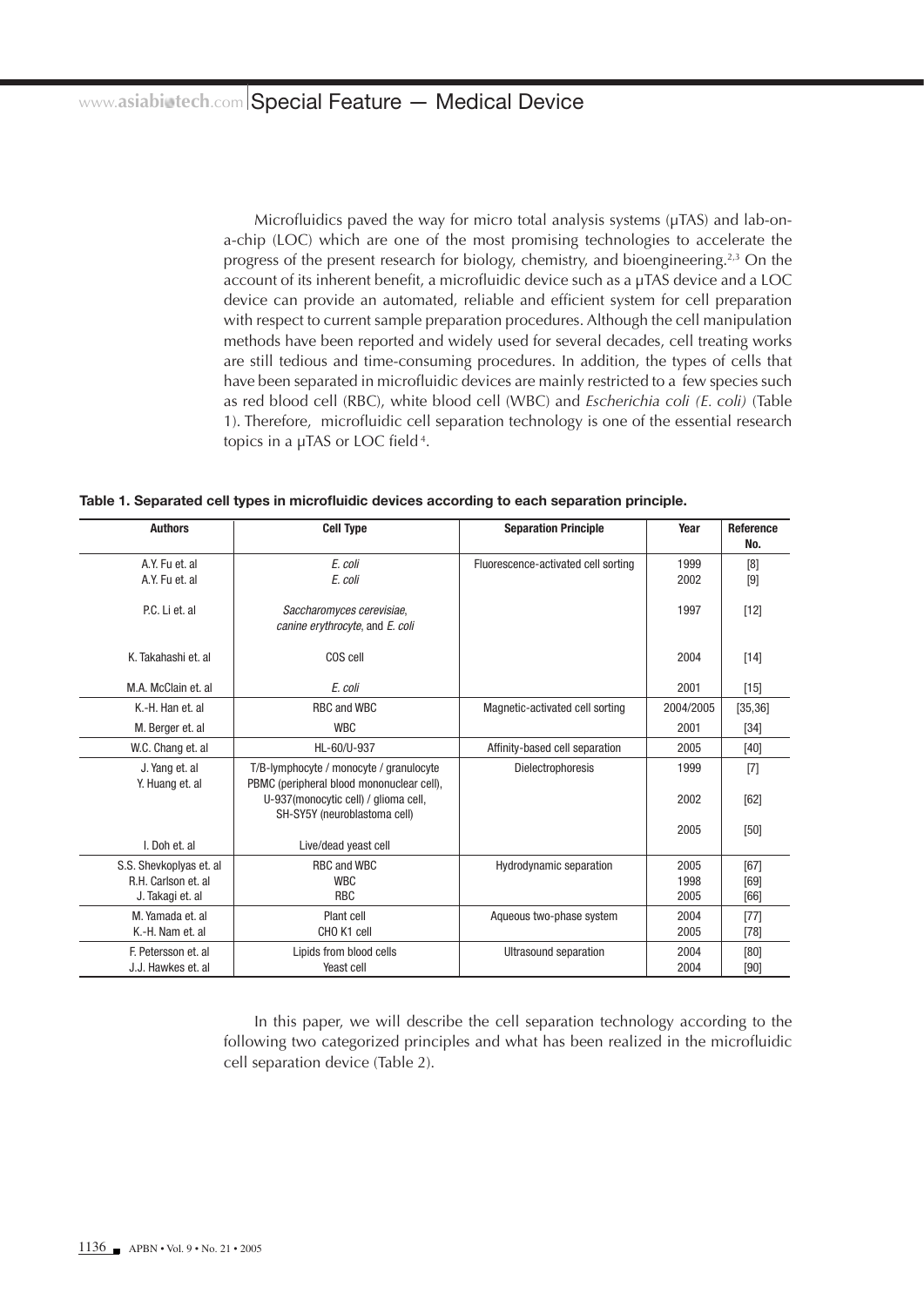| <b>Separation principle</b>         | <b>Achievements</b>                                                                                                                         | Reference No. |
|-------------------------------------|---------------------------------------------------------------------------------------------------------------------------------------------|---------------|
| Fluorescence-activated cell sorting | The µFACS has been used by latex beads and bacterial cells are<br>manipulated with electroosmotic flow (EOF).                               | [8]           |
| Magnetic-activated cell sorting     | The µMACS device is demonstrated using microfabricated<br>Co-Cr-Ta thin film patterns.                                                      | $[34]$        |
| Affinity-based cell sorting         | Mimicking the physiological process of leukocyte recruitment<br>to the vessel wall, the authors separate and isolate<br>two types of cells. | $[40]$        |
| Dielectrophoresis                   | With DEP/gravitational field-flow-fractionation system,<br>human breast cancer cells, MDA-435 are separated<br>from normal blood cells.     | $[57]$        |
| Hydrodynamic separation             | Cell separation is achieved by a microfluidic pinched<br>flow systems according to the cell size.                                           | [65]          |
| Aqueous two-phase system            | In PEG and dextran two phase system, plant cells<br>and CHO cells are separated.                                                            | [77, 78]      |
| Ultrasound separation               | Using ultrasonic standing wave, lipid separation from blood<br>and medium exchange is demonstrated in microfluidic channels.                | $[80 - 83]$   |

Table 2. Recent reports on microfluidic cell separation devices.

# **2. Cell separation methods**

There are two methods to separate cells of interest: immunological and nonimmunological. Conventional cell separation can be carried out by immunoreactions of membrane protein with the capturing antibodies because the type of integrated proteins is specific for their function. Immunological technique is a mainstay of commercialized cell separation methods such as the fluorescence-activated cell sorting and magnetic-activated cell sorting. One of the advantages of this method is high specificity and selectivity because this approach is based on the highly specific immunoreaction between the membrane marker proteins and labeling antibodies. But it also has several disadvantages. The immunologically isolated cells may suffer from damages<sup>5</sup> and overall separation system involves high cost and complicated processes such as immunoreactions and elution of cells from the capturing antibodies.

On the other hand, non-immunological method is a relatively fast and simple technique. This exploits an interactive physical property of cell with the surrounding media. But a disadvantage of this method is its low specificity for cell separation, as cells do not show remarkable differences between each cell type with the exception of immunological properties. In this method, the type of cells is determined and separated according to their cell size, shape and other physical properties. Although these cell characteristics reflect the cell's own function and the type of cell<sup>6</sup>, these are not as specific as recognition of cell membrane proteins of an immunological method. In spite of this, non-immunological technique is expected to be a promising separation method. This facilitates researchers to find out a principle to distinguish between subtle differences of cell property<sup>7</sup>, which is applicable to the cell therapeutic area.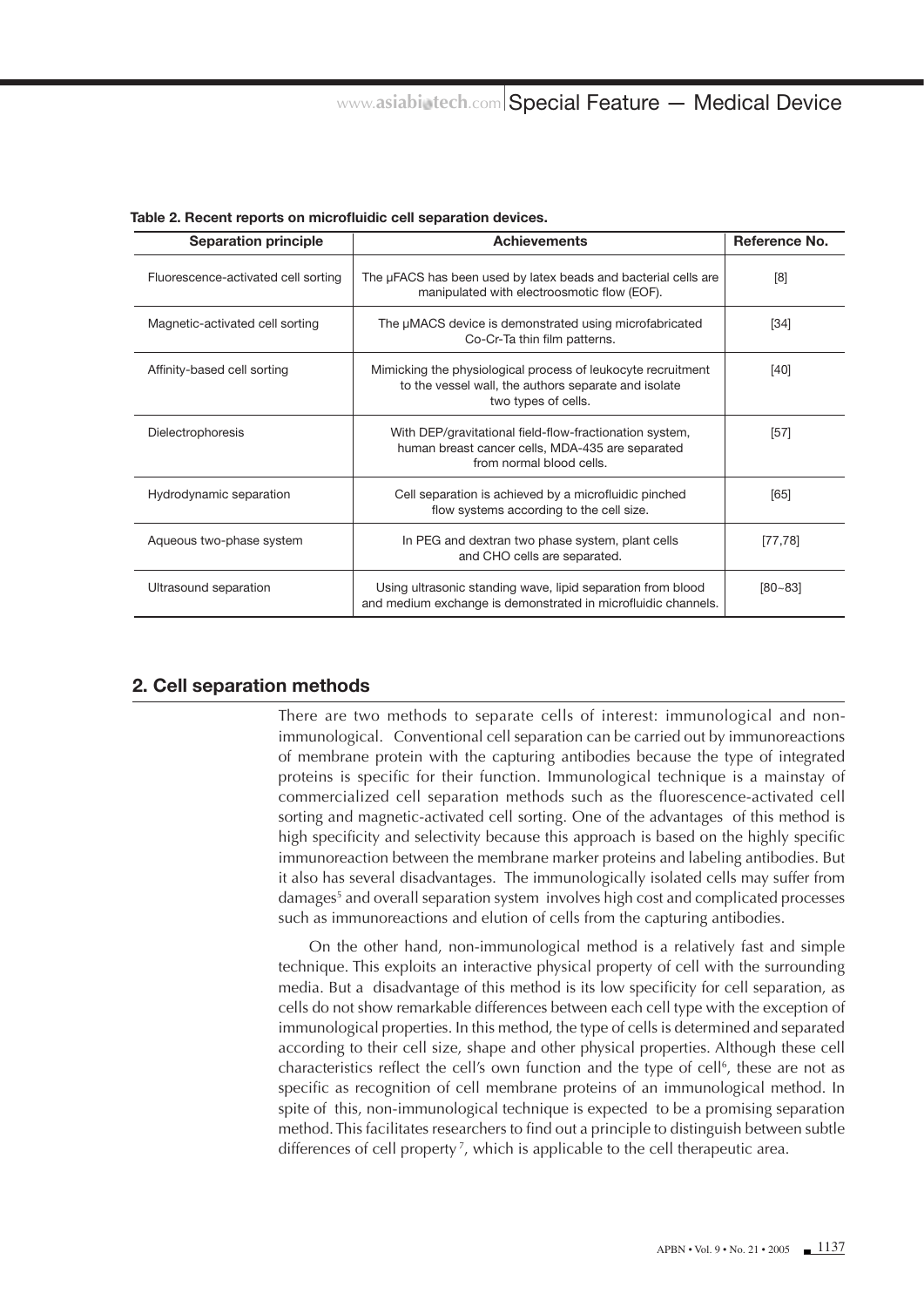

Fig 1. Schematics of microfluidic cell separation techniques.

Figure 1 shows the schematic cell separation principles used in a microfluidic device according to the two methods described. Details are given in the following sections.

## **3. Immunological techniques used in a microfluidic device**

#### **3.1. Fluorescence-activated cell sorting**

Fluorescence-activated cell sorter (FACS) is one of the common methods used to evaluate cell population. Despite its effective performance, it is not widely used in every biological laboratories because of its high cost. Since the Quake group has reported a microfabricated FACS device 8 , few types of operating principles for μFACS have appeared such as hydrodynamic  $9-11$ , electroosmotic  $12,13$ , electrostatic  $14$ , electrokinetic  $15$ , and dielectrophoretic  $16,17$  principles. These working principles depend on the fact that the focused cell pathway is deflected after the sorters received the signal of the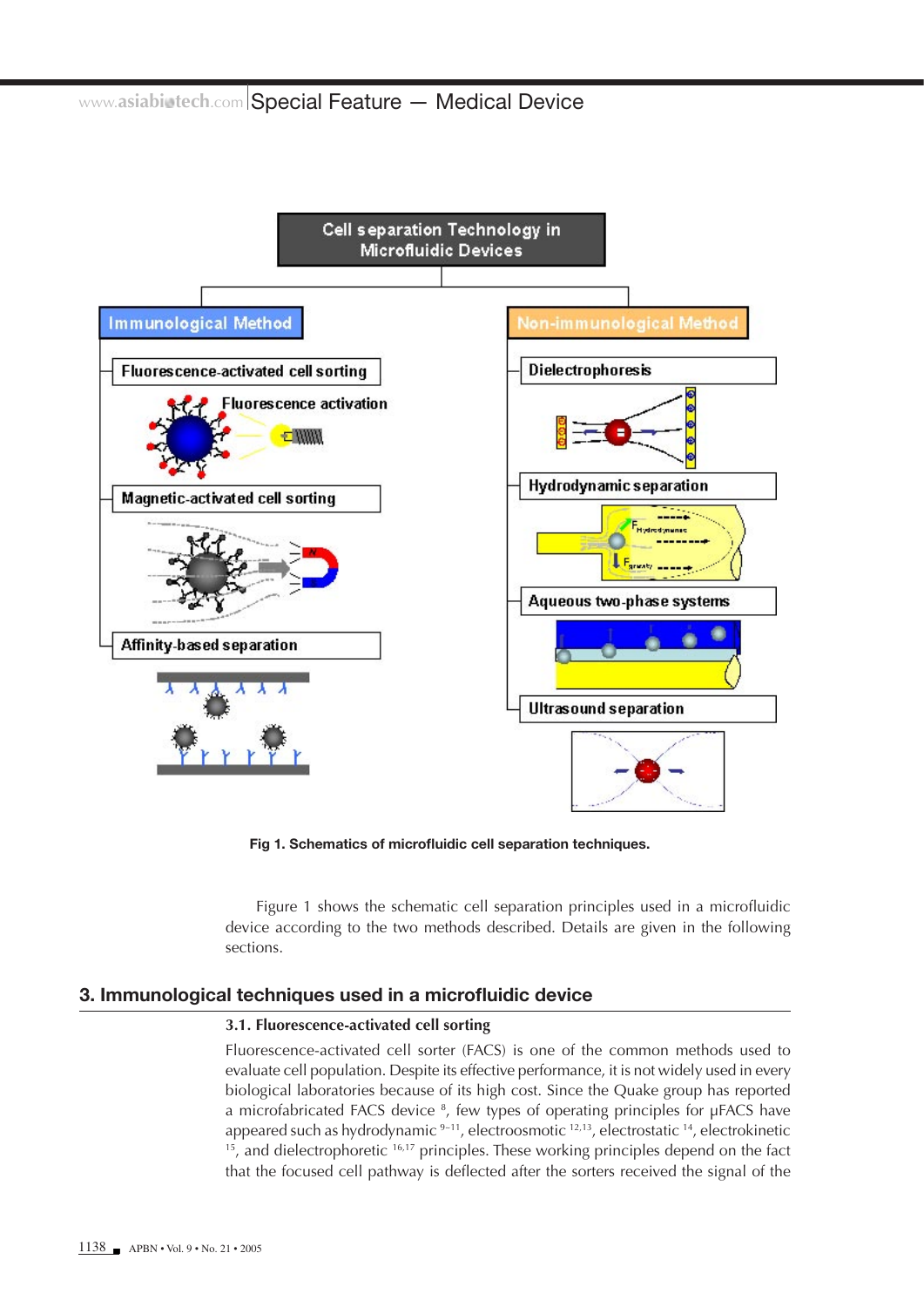determined cell type from the optical detection system. Although the FACS generally requires fluorescence labeling, the μFACS that is without labels can be achieved in certain cases such as autofluorescence property of cells<sup>18</sup>.

#### **3.2. Magnetic-activated cell sorting**

Magnetic-activated cell sorter (MACS) is an excellent tool for separating cells of interest out of mixed cell populations. The MACS utilizes magnetic micro/nano particles<sup>19,20</sup> conjugated with antibody proteins that are specific to the cell membrane protein of interest, where magnetic particle-bound cells lie in a high magnetic energy gradient and finally the cells change their pathway but non-bound cells have no influence on the magnetic field and keep their pathways.

Since the magnetic separation was one of the useful tools in biotechnology<sup>21</sup>, separation technique based on magnetism has been investigated and developed by many research groups. Zborowski and co-workers have reported several impressive cell separation results using magnetic particles<sup>22~33</sup>. Although their works have not conducted in the microfabricated devices, they have reported many physical approaches such as magnetic susceptibility<sup>25,30,33</sup>, binding capacity<sup>27-29</sup> and separation using cell samples<sup>30,31</sup>. In spite of these previously reported papers, magnetic cell separation combined with microfabrication technique has achieved few results<sup>34~38</sup>. The results from Han<sup>35,36</sup> and Reich group<sup>37,38</sup> are non-immunological magnetic separation using inherent paramagnetic property of RBC and nanowire-bound cells, respectively.

#### **3.3. Affinity-based cell separation**

Affinity-based cell separation uses solid supports where the specific antibody is conjugated. If the heterogeneous cell suspension filters through the antibody-bound solid phase, cells of interest are captured on the solid supports while other contaminants would pass through the way. The bound cells can be released by changing the buffer solution. However, a few microfabricated devices for affinity-based cell separation have been introduced. This is because the microfabricated tools have not a clear good point compared with the conventional affinity cell chromatography technique. Recently, some microfabricated devices based on the affinity-based separation have been reported exploiting the unique function only the microfabrication technology can offer. Revzin and co-workers describe a microfabricated cytometry platform for cell sorting and characterization, providing high-density leukocyte matrix array for isolating, characterizing and releasing the cells39. Similarly, Chang demonstrated adhesion-based collection and separation in a microfluidic channel by mimicking the physiological behavior of leukocyte in blood vessel<sup>40</sup>. The separation of sperm and epithelial cells in microfabricated devices has been reported by Horsman using the epithelial cell property of adherence to the glass substrate<sup>41</sup>.

## **4. Non-immunological techniques used in a microfluidic device**

#### **4.1. Dielectrophoresis**

Dielectrophoresis (DEP) is a valuable method for manipulation of dielectric particles including polymer spheres, cells, proteins, and even DNA. Although it requires the fastidious property of low conductivity of the cell medium, combining inherent advantages of DEP with the recent microfabrication technology, the DEP technique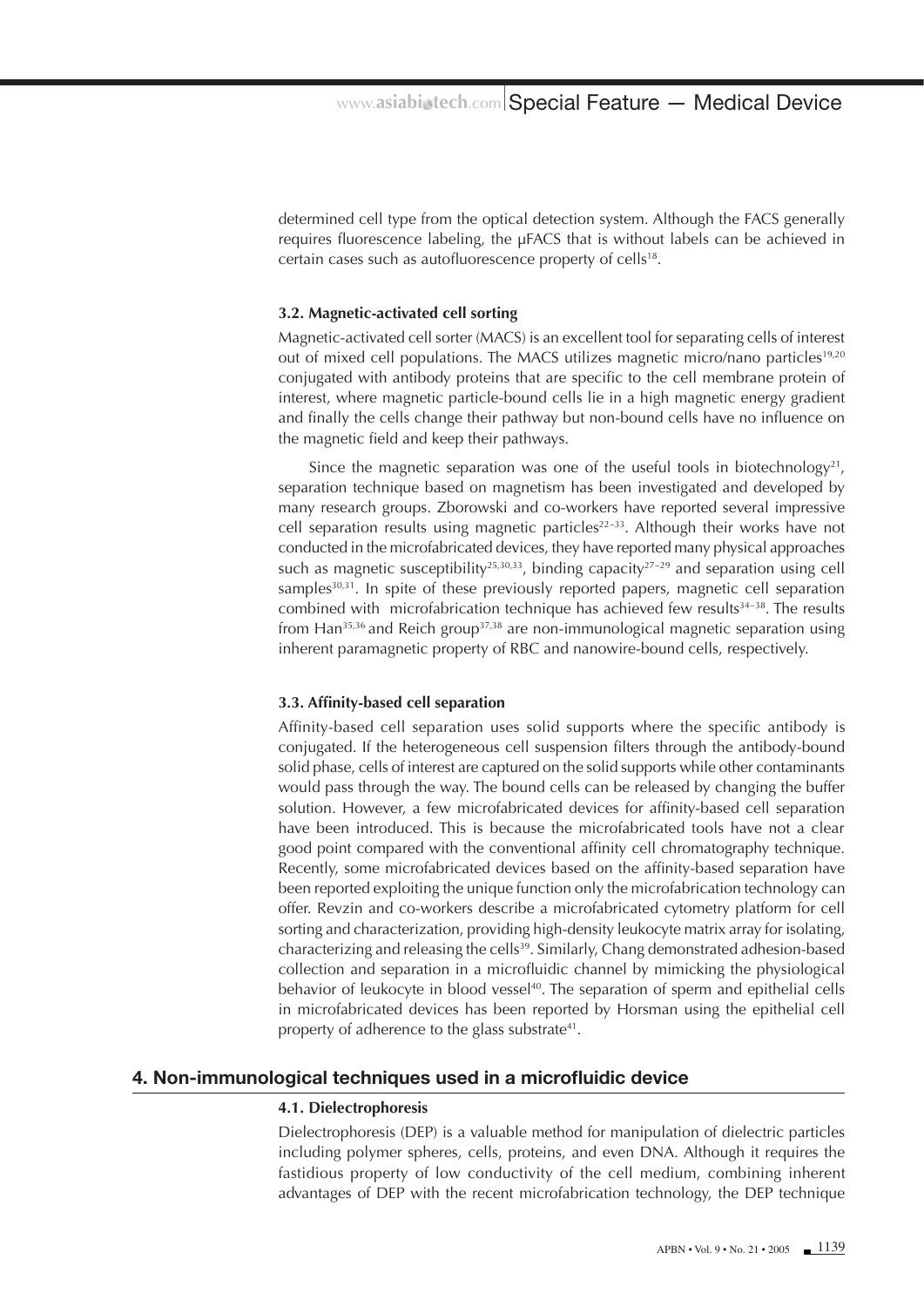is considered as one of the most promising tools for cell separation $42-48$ . Dielectric particles, including cells, have two different types of behavior; positive and negative DEP, depending on the direction of particle movement under the non-uniform electric field. The DEP cell separators have been developed using positive and negative DEP phenomena. In positive DEP-dependent separator, cells deflected toward the electrodes result in adsorption on electrodes, which may cause reduced cell recovery49,50. Therefore, they are not adequate for rare cell recovery after isolation because of the trapped cells on electrodes. Contrarily, the strategy of negative DEP provides the repulsive force acting on the cells, eliminating cell adsorption on the electrodes<sup>51</sup>. Although the negative DEP force is decreased as the cells are moving away from the electrodes, which gives rise to gradually diminished cell deflection velocity, the negative DEP is more adaptable to the continuous-flow cell separation because of its reliable cell recovery ratio.

Research on the DEP cell separation has been carried out using polymer beads as the analogue of cells in order to characterize the devices and principles<sup>51~56</sup>. Gascoyne group has reported various microfabricated DEP devices $56-60$  and provided the possibility for cell separation<sup>7</sup>. Live and dead cells were separated by interdigitated array (IDA) electrode<sup>49</sup> and continuous flow system<sup>50</sup>. Likewise, Li and Kaler revealed the continuous cell separation approach, where microfabricated electrodes were individually biased by a variable frequency to improve the efficiency<sup>61</sup>. Huang describes the microfabricated electrode array for isolating six types of cells by modulating DEP frequency<sup>62</sup>. Additionally, other research groups have revealed the DEP devices for the separation of red blood cells<sup>63</sup> and neurons<sup>64</sup>.

#### **4.2. Hydrodynamic separation**

Hydrodynamic cell separation technique is the most simple and ideal principle to fractionate cells of interest. This method makes the cells separated depending on their cellular properties, such as size, shape, density and stiffness, which are determined by cellular behaviour caused by interaction between the cells and surrounding medium or gravitational force. A pinched flow fractionation method by Yamada<sup>65</sup> and Takagi<sup>66</sup> separates the cells according to their sizes, and Shevkoplyas<sup>67</sup> reported autoseparation of leukocytes in the microfluidic device mimicking blood cell behavior in the vessels. The paper from Carson<sup>68,69</sup> describes separation of white blood cells in the microfabricated lattice structures using a model of activated sticking of cells with the wall. Gravity driven cell sorter (microHYCS) is reported by  $Huh^{70}$ , and Benincasa<sup>71</sup> describes gravitational split-flow thin channel (G-SLPITT) systems even though they do not employ microfabrication methods. Moreover, Blattert presents the simple microfabricated device for blood cell separation from plasma using microchannel bend structures<sup>72</sup> and Crowley reported a device for isolating plasma from whole blood using planar microfilters<sup>73</sup>.

#### **4.3. Aqueous two-phase system**

The aqueous two-phase systems developed for the separation of macromolecules are useful techniques to fractionate cells of interest from a heterogeneous mixture. When some kinds of water-soluble polymers above critical concentrations are mixed together, an aqueous two-phase system is generated, where the cells are added and distributed between each phase. Dextran and polyethylene glycol (PEG) have been specially used for cell separation, forming a top phase of PEG and a bottom phase of dextrans. Cell separation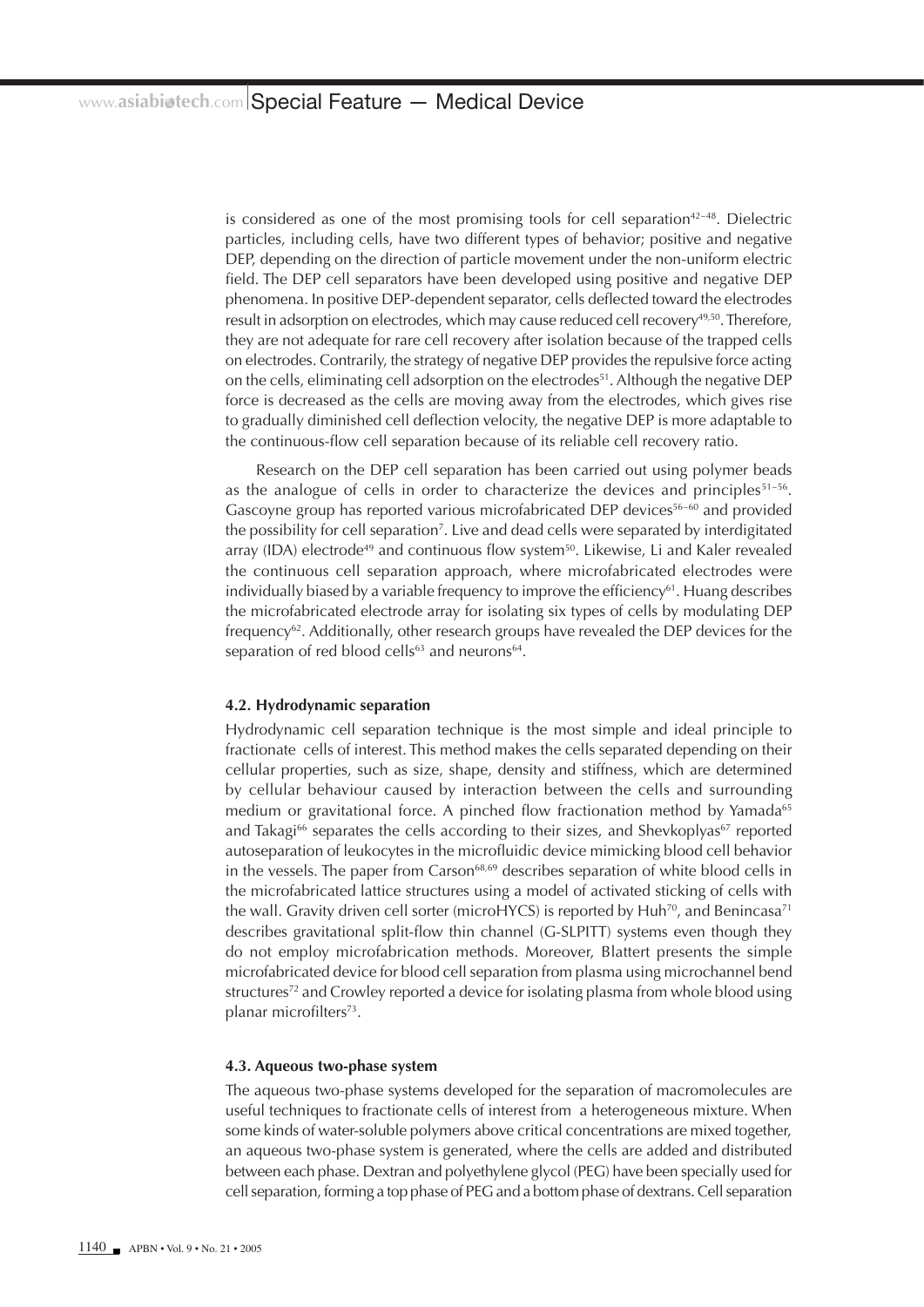in this system depends on cell surface property such as surface charge. Although various conventional cell partitioning methods have appeared<sup> $74-76$ </sup>, only a few related results on microfluidic two-phase systems have been reported. Yamada describes a microfluidic continuous cell separation device using the two-phase system.77 This device is achieved by the increased chance of cells' encounter with the interface of two microfluidic streams, employing two facts of optimized flow rate and width of the phase stream. Recently, Nam reported the microfluidic device for separation of live and dead Chinese hamster ovary (CHO) K1 cells<sup>78</sup>.

#### **4.4. Ultrasound separation**

Suspended particle separation using ultrasonic standing wave force has been widely used in traditional chemical engineering and material science. In ultrasound standing wave, particles including cells migrate to the pressure node of the standing wave. When the cells are moving, the migration velocity is determined by the diameter of the cell and acoustic contrast factor given by density and compressibility of cells and medium.79 According to these fundamentals, cells can be separated depending on their size, density, and compressibility. Recently, Laurell group reported four papers. Separation of lipid from blood in a microfluidic channel is described by Petersson.<sup>80</sup> Jönsson suggested the possible clinical implication of the lipid removing microfluidic device.<sup>81</sup> Additionally, Nillsson<sup>82</sup> and Petersson<sup>83</sup> reported suspended particles separation in a microfabricated chip and continuous blood medium exchanging device using ultrasound standing wave. Combining ultrasound force with optical tweezing technique, Takeuchi presented laser ultrasonic micromanipulators.<sup>84</sup> Before applying the ultrasound microfluidic device to cell separation, researchers utilize polystyrene microbeads as a model system. Coakley reported several papers on ultrasonic particle separation<sup>85~90</sup>. Moreover, the conventional ultrasound systems for cells or particle separation have been variously introduced before the appearance of microfluidic ultrasonic devices.<sup>91-98</sup> Concerning the previously reported results on ultrasound cell separation especially in microfluidic devices, they have been usually fundamental and limited to separation of cells from obviously different types of materials such as lipids. Based on this current working principle, it seems that it is difficult to fractionate the cells of interest having subtle differences of size and surface marker.

# **5. Conclusions**

It is obvious that various biology-related researches have been accelerated by up-todate advanced technologies and facilities. In addition, microfabrication technology can be anticipated as a discipline contributing to the acceleration of the biotechnological progress. In the development of microfluidic cell separators, there are critical issues of what the ultimate objective of the cell separation is and subsequently, how efficient separation can be achieved. For instance, physiological viability of the cells is the most significant condition to be acquired while the cell viability is not a critical issue to the researchers with regards to clinical diagnostics or cell population analysis. Another significant issue in microfluidic cell separation is how to apply the state-of-the-art microfluidic device to actual cell separations achievements. Current research outputs exploit the limited cell types or analogues of cells such as polystyrene microbeads to ascertain the feasibility of the separation principle. Accordingly, the technology of the microfluidic cell separations is required to be developed to meet these needs and to reveal the principles not realized yet.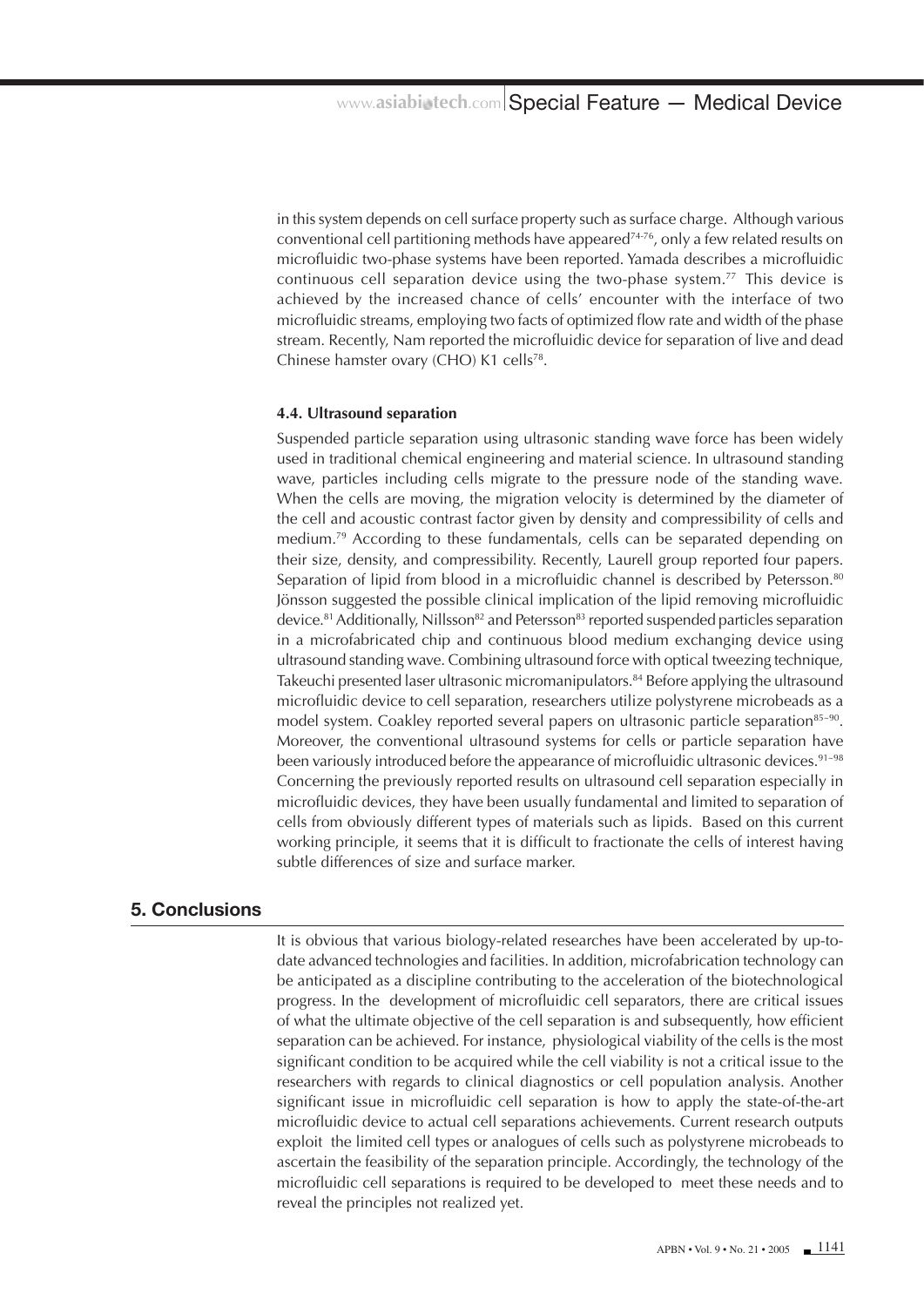#### **Acknowledgements**

This work was supported by a grant (M102KN01006-05K1401-00620) from the Center for Nanoscale Mechatronics & Manufacturing, one of 21st Century Frontier Research Programs, Ministry of Science and Technology, Korea. The authors also thank the Chung Moon Soul Center for BioInformation and BioElectronics, KAIST.

|                           | Contact Details: |                                     |  |
|---------------------------|------------------|-------------------------------------|--|
| Contact Person: J.K. Park |                  |                                     |  |
|                           | Address:         | Department of BioSystems,           |  |
|                           |                  | Korea Advanced Institute of Science |  |
|                           |                  | and Technology (KAIST),             |  |
|                           |                  | 373-1 Guseong-dong,                 |  |
|                           |                  | Yuseong-gu, Daejeon 305-701, Korea  |  |
|                           | Tel:             | $+82$ 42 869 4315                   |  |
|                           | Fax:             | +82 42 869 4310                     |  |
|                           | Email:           | jekyun@kaist.ac.kr                  |  |
|                           |                  |                                     |  |

#### **References**

- 1 G.L. Wied and G.F. Bahr, Automated Cell Identification and Cell Sorting, Academic Press, NY, 1970.
- 2 P. Mitchell, Microfluidics. Downsizing large-scale biology, Nat. Biotechnol. 2001, 19, 717-721.
- 3 T. Vilkner, D. Janasek and A. Manz, Micro total analysis systems. Recent developments, Anal. Chem., 2004, **76**, 3373-3386.
- 4 H. Andersson and A. van den Berg, Microfluidic devices for cellomics: a review, Sens. Actuators B Chem., 2003, **92**, 315-325.
- 5 J. Seidl, R. Knuechel and L.A. Kunz-Schughart, Evaluation of membrane physiology following fluorescence activated or magnetic cell separation, Cytometry, 1999, **36**, 102-111.
- 6 B. Lincoln, H. M. Erickson, S. Schinkinger, F. Wottawah, D. Mitchell, S. Ulvick, C. Bilby and J. Guck, Deformability-based flow cytometry, Cytometry A, 2004, **59A**, 203-209.
- 7 J. Yang, Y. Huang, X. Wang, X.-B. Wang, F.F. Becker and P.R.C. Gascoyne, Dielectric properties of human leukocyte subpopulations determined by electrorotation as a cell separation criterion, Biophys. J., 1999, **76**, 3307-3314.
- 8 A.Y. Fu, C. Spence, A. Scherer, F.H. Arnold and S.R. Quake, A microfabricated fluorescence-activated cell sorter, Nat. Biotechnol., 1999, **17**, 1109-1111.
- 9 A.Y. Fu, H.-P. Chou, C. Spence, F.H. Arnold and S.R. Quake, An integrated microfabricated cell sorter, Anal. Chem., 2002, **74**, 2451-2457.
- 10 C.C. Chena, S. Zappe, O. Sahin, X.J. Zhang, M. Fish, M. Scott and O. Solgaard, Design and operation of a microfluidic sorter for Drosophila embryos, Sens. Actuators B Chem., 2004, **102**, 59-66.
- 11 J. Krüger, K. Singh, A. O'Neill, C. Jackson, A. Morrison and P. O'Brien, Development of a microfluidic device for fluorescence activated cell sorting, J. Micromech. Microeng., 2002, **12**, 486-494.
- <sup>12</sup> P.C. Li and D.J. Harrison, Transport, manipulation, and reaction of biological cells on-chip using electrokinetic effects, Anal. Chem., 1997, **69**, 1564-1568.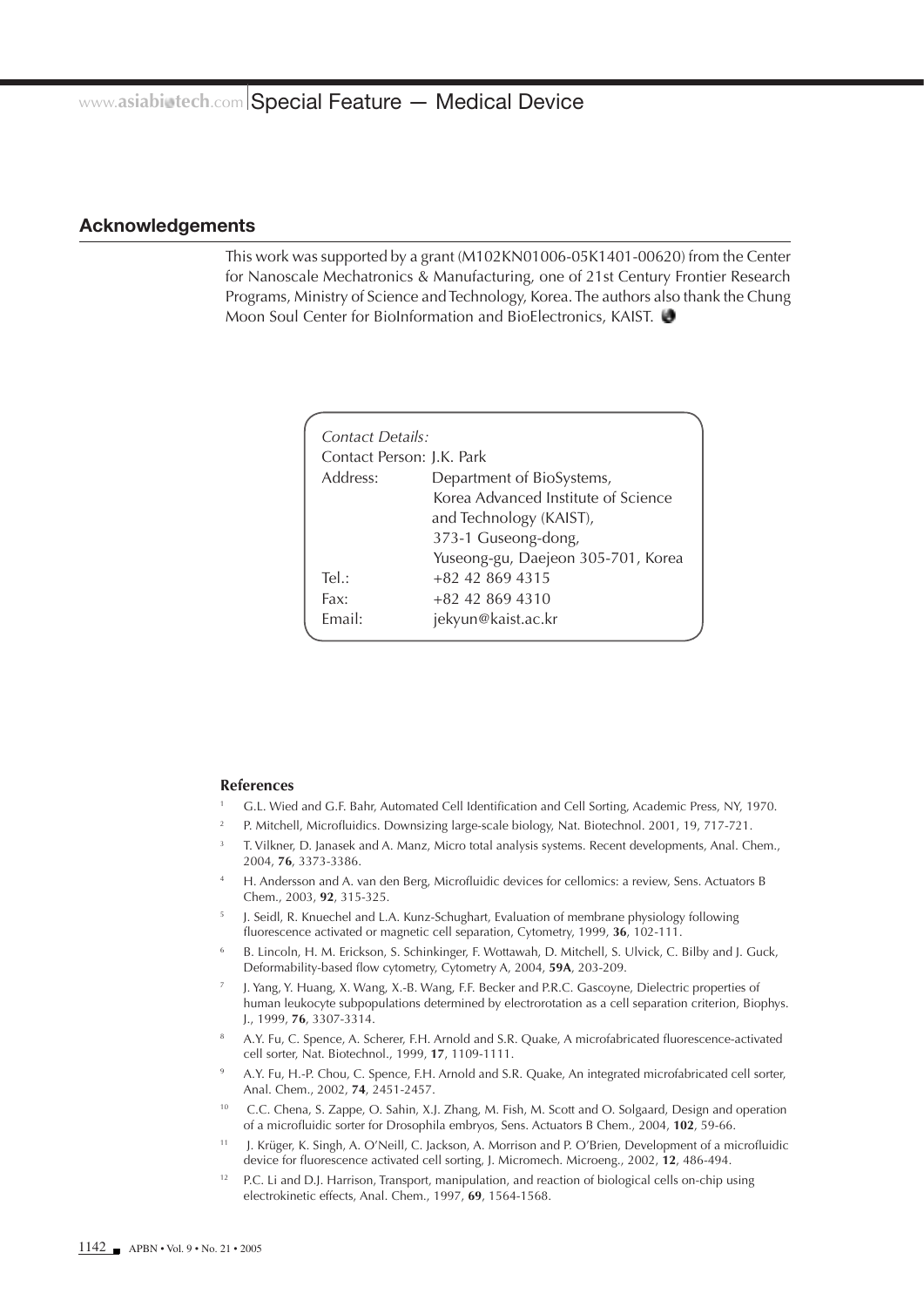- $13$  R. Johann and P. Renaud, A simple mechanism for reliable particle sorting in a microdevice with combined electroosmotic and pressure-driven flow, Electrophoresis, 2004, **25**, 3720-3729.
- 14 K. Takahashi, A. Hattori, I. Suzuki, T. Ichiki and K. Yasuda, Non-destructive on-chip cell sorting system with real-time microscopic image processing, J. Nanobiotechnology, 2004, **2**, 5.
- 15 M.A. McClain, C.T. Culbertson, S.C. Jacobson and J.M. Ramsey, Flow cytometry of Escherichia coli on microfluidic devices, Anal. Chem., 2001, **73**, 5334-5338.
- <sup>16</sup> J.H. Nieuwenhuis and M.J. Vellekoop, Simulation study of dielectrophoretic particle sorters, Sens. Actuators B Chem., 2004, **103**, 331-338.
- 17 D. Holmes, M.E. Sandison, N.G. Green and H. Morgan, High-speed particle sorting: combining dielectrophoresis and fluid flow, Proc. microTAS2004, 2004, **1**, 6-8.
- 18 J. Emmelkamp, F. Wolbers, H. Andersson, R.S. DaCosta, B.C. Wilson, I. Vermes and A. van den Berg, The potential of autofluorescence for the detection of single living cells for label-free cell sorting in microfluidic systems, Electrophoresis, 2004, **25**, 3740-3745.
- 19 MiltenyiBiotec GmbH, Germany, http://www.miltenyibiotec.com/
- 20 Dynal Biotech AS, Oslo, Norway, http://www.dynalbiotech.com/
- <sup>21</sup> E.H. Dunlop, W.A. Feiler and M.J. Mattione, Magnetic separation in biotechnolgy, Biotechnol. Adv., 1984, **2**, 63-74.
- <sup>22</sup> M. Zborowski, C.B. Fuh, R. Green, L. Sun and J. J. Chalmer, Analytical magnetapheresis of ferritinlabeled lymphocytes, Anal. Chem., 1995, **67**, 3702-3712.
- <sup>23</sup> L. Sun, M. Zborowski, L.R. Moore and J.J. Chalmers, Continuous, flow-through immunomagnetic cell sorting in a quadrupole field, Cytometry, 1998, **33**, 469-475.
- <sup>24</sup> J.J. Chalmers, S. Haam, Y. Zhao, K. McCloskey, L. Moore, M. Zborowski and P.S. Williams, Quantification of cellular properties from external fields and resulting induced velocity: cellular hydrodynamic diameter, Biotechnol. Bioeng., 1999, **64**, 509-518.
- 25 J.J. Chalmers, S. Haam, Y. Zhao, K. McCloskey, L. Moore, M. Zborowski and P.S. Williams, Quantification of cellular properties from external fields and resulting induced velocity: magnetic susceptibility, Biotechnol. Bioeng., 1999, **64**, 519-526.
- 26 J.J. Chalmers, Y. Zhao, M. Nakamura, K. Melnik, L. Lasky, L. Moore and M. Zborowski, An instrument to determine the magnetophoretic mobility of labeled, biological cells and paramagnetic particles, J. Magn. Magn. Mater., 1999, **194**, 231-241.
- <sup>27</sup> K.E. McCloskey, J.J. Chalmers and M. Zborowski, Magnetic cell separation: characterization of magnetophoretic mobility, Anal. Chem., 2003, **75**, 6868-6874.
- 28 K.E. McCloskey, J.J. Chalmers and M. Zborowski, Magnetophoretic mobilities correlate to antibody binding capacities, Cytometry, 2000, **40**, 307-315.
- 29 J.J. Chalmers, M. Zborowski, L. Moore, S. Mandal, B. Fang and L. Sun, Theoretical analysis of cell separation based on cell surface marker density, Biotechnol. Bioeng., 1998, **59**, 10-20.
- 30 M. Zborowski, G.R. Ostera, L.R. Moore, S. Milliron, J.J. Chalmers and A. N. Schechtery, Red blood cell magnetophoresis, Biophys. J., 2003, **84**, 2638-2645.
- 31 M. Nakamura, K. Decker, J. Chosy, K. Comella, K. Melnik, L. Moore, L.C. Lasky, M. Zborowski and J. J. Chalmers, Separation of a breast cancer cell line from human blood using a quadrupole magnetic flow sorter, Biotechnol. Prog., 2001, **17**, 1145-1155.
- <sup>32</sup> P.S. Williams, M. Zborowski and J.J. Chalmers, Flow rate optimization for the quadrupole magnetic cell sorter, Anal. Chem., 1999, **71**, 3799-3807.
- <sup>33</sup> S. Reddy, L.R. Moore, L. Sun, M. Zborowski and J.J. Chalmers, Determination of the magnetic susceptibilty of labeled particles by video imaging, Chem. Eng. Sci., 1996, **51**, 947-956.
- <sup>34</sup> M. Berger, J. Castelino, R. Huang, M. Shah and R.H. Austin, Design of a microfabricated magnetic cell separator, Electrophoresis, 2001, **22**, 3883-3892.
- <sup>35</sup> K.-H. Han and A.B. Frazier, Continuous magnetophoretic separation of blood cells in microdevice format, J. Appl. Phys., 2004, **96**, 5797-5802.
- 36 K.-H. Han and A.B. Frazier, A microfluidic system for continuous magnetophoretic separation of suspended cells using their native magnetic properties, Proc. Nanotech 2005, 2005, **1**, 187-190.
- 37 A. Hultgren, M. Tanase, E.J. Felton, K. Bhadriraju, A.K. Salem, C.S. Chen and D.H. Reich, Optimization of yield in magnetic cell separations using nickel nanowires of different lengths, Biotechnol. Prog., 2005, **21**, 509-515.
- 38 M. Tanase, E.J. Felton, D.S. Gray, A. Hultgren, C.S. Chenc and D.H. Reich, Assembly of multicellular constructs and microarrays of cells using magnetic nanowires, Lab Chip, **5**, 598-605.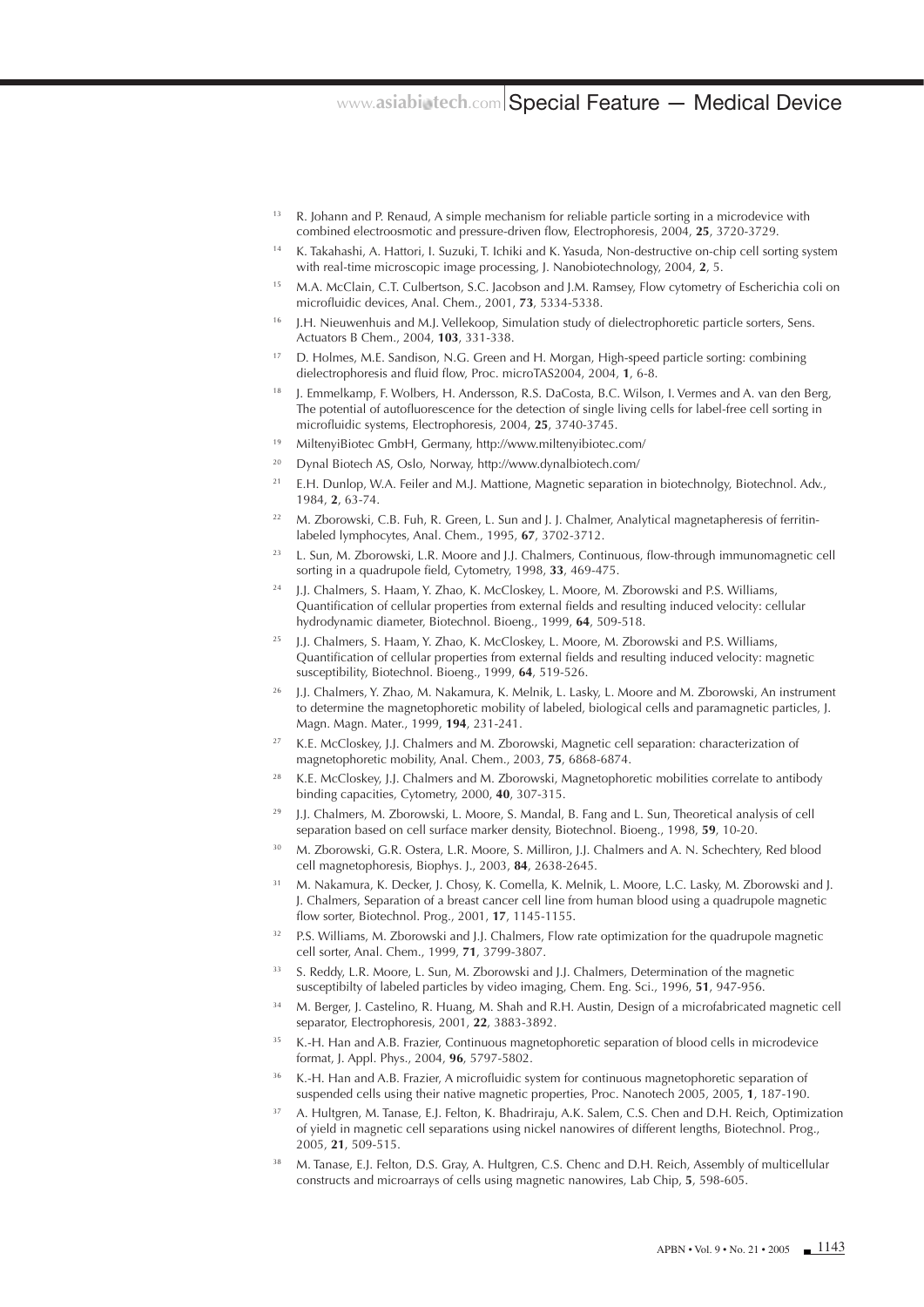- 39 A. Revzin, K. Sekine, A. Sin, R.G. Tompkinsa and M. Toner, Development of a microfabricated cytometry platform for characterization and sorting of individual leukocytes, Lab Chip, 2005, **5**, 30-37.
- 40 W.C. Chang, L.P. Lee and D. Liepmann, Biomimetic technique for adhesion-based collection and separation of cells in a microfluidic channel, Lab Chip, 2005, **5**, 64-73.
- 41 K.M. Horsman, S.L.R. Barker, J.P. Ferrance, K.A. Forrest, K.A. Koen and J.P. Landers, Separation of sperm and epithelial cells in a microfabricated device: potential application to forensic analysis of sexual assault evidence, Anal. Chem., 2005, **77**, 742-749.
- 42 P.R.C. Gascoyne and J. Vykoukal, Particle separation by dielectrophoresis, Electrophoresis, 2002, **23**, 1973-1983.
- P.R.C. Gascoyne and J. Vykoukal, Dielectrophoresis-based sample handling in general-purpose programmable diagnostic instruments, Proc. The IEEE, 2004, **92**, 22-42.
- <sup>44</sup> M.P. Hughes, Strategies for dielectrophoretic separation in laboratory-on-a-chip systems, Electrophoresis, 2002, **23**, 2569-2582.
- 45 T.B. Jones, Electromechanics of Particles. Cambridge, U.K.:Cambridge Univ. Press, 1995.
- 46 M.P. Hughes, Nanoelectromechanics in Engineering and Biology. Boca Raton, FL: CRC, 2002.
- $47$  M. Llamas, V. Giner and M. Sancho, The dynamic evolution of cell chaining in a biological suspension induced by an electrical field, J. Phys. D Appl. Phys., 1998, **31**, 3160-3167.
- N.G. Green, A. Ramos and H. Morgan, Ac electrokinetics: a survey of sub-micrometre particle dynamics, J. Phys. D Appl. Phys., 2000, **33**, 632-641.
- H. Li and R. Bashir, Dielectrophoretic separation and manipulation of live and heat-treated cells of Listeria on microfabricated devices with interdigiated electrodes, Sens. Actuators B Chem., 2002, **86**, 215-221.
- 50 I. Doh and Y.-H. Cho, A continuous cell separation chip using hydrodynamic dielectrophoresis (DEP) process, Sens. Actuators A Phys., 2005, **121**, 59-65.
- 51 S. Choi and J.-K. Park, Microfluidic system for dielectrophoretic separation based on a trapezoidal electrode array, Lab Chip, 2005, in press, DOI:10.1039/b505088j.
- 52 M. Dürr, J. Kentsch, T. Müller, T. Schnelle and M. Stelzle, Microdevices for manipulation and accumulation of micro- and nanoparticles by dielectrophoresis, Electrophoresis, 2003, **24**, 722-731.
- 53 M. Abe, M. Orita, H. Yamazaki, S. Tsukamoto, Y. Teshima, T. Sakai, T. Ohkubo, N. Momozawa and H. Sakai, Three-dimensional arrangements of polystyrene latex particles with a hyperbolic quadruple electrode system, Langmuir, 2004, **20**, 5046-5051.
- <sup>54</sup> L. Cui, D. Holmes and H. Morgan, The dielectrophoretic levitation and separation of latex beads in microchips, Electrophoresis, 2001, **22**, 3893-3901.
- 55 J. Rousselet, G.H. Markx and R. Pethig, Separation of erythrocytes and latex beads by dielectrophoretic levitation and hyperlayer field-flow fractionation, Colloids Surf., A, 1998, **140**, 209-216.
- 56 X.-B. Wang, J. Vykoukal, F.F. Becker and P.R.C. Gascoyne, Separation of polystyrene microbeads using dielectrophoretic/gravitational field-flow-fractionation, Biophys. J., 1998, **74**, 2689-2701.
- 57 J. Yang, Y. Huang, X.-B. Wang, F.F. Becker and P.R.C. Gascoyne, Cell separation on microfabricated electrodes using dielectrophoretic/gravitational field-flow fractionation, Anal. Chem., 1999, **79**, 911- 918.
- 58 J. Yang, Y. Huang, X.-B. Wang, F.F. Becker and P.R.C. Gascoyne, Differential analysis of human leukocytes by dielectrophoretic field-flow-fractionation, Biophys. J., 2000, **78**, 2680-2689.
- 59 X.-B. Wang, J. Yang, Y. Huang, J. Vykoukal, F.F. Becker and P.R.C. Gascoyne, Cell separation by dielectrophoretic field-flow-fractionation, Anal. Chem., 2000, **72**, 832-839.
- P. Gascoyne, C. Mahidol, M. Ruchirawat, J., Satayavivad, P. Watcharasitb and F.F. Beckera, Microsample preparation by dielectrophoresis: isolation of malaria, Lab Chip, 2002, **2**, 70-75.
- <sup>61</sup> Y. Li and K.V.I.S. Kaler, Dielectrophoretic fluidic cell fractionation system, Anal. Chim. Acta., 2004, **507**, 151-161.
- 62 Y. Huang, S. Joo, M. Duhon, M. Heller, B. Wallace and X. Xu, Dielectrophoretic cell separation and gene expression profiling on microelectronic chip arrays, Anal. Chem., 2002, **74**, 3362-3371.
- 63 A.R. Minerick, R. Zhou, P. Takhistov and H.-C. Chang, Manipulation and characterization of red blood cells with alternating current fields in microdevices, Electrophoresis, 2003, **24**, 3703-3717.
- 64 S. Prasad, X. Zhang, M. Yang, Y. Ni, V. Parpura, C.S. Ozkand and M. Ozkane, Separation of individual neurons using dielectrophoretic alternative current fields, J. Neurosci. Methods, 2004, **135**, 79-88.
- 65 M. Yamada, M. Nakashima and M. Seki, Pinched flow fractionation: continuous size separation of particles utilizing a laminar flow profile in a pinched microchannel, Anal. Chem., 2004, **76**, 5465- 5471.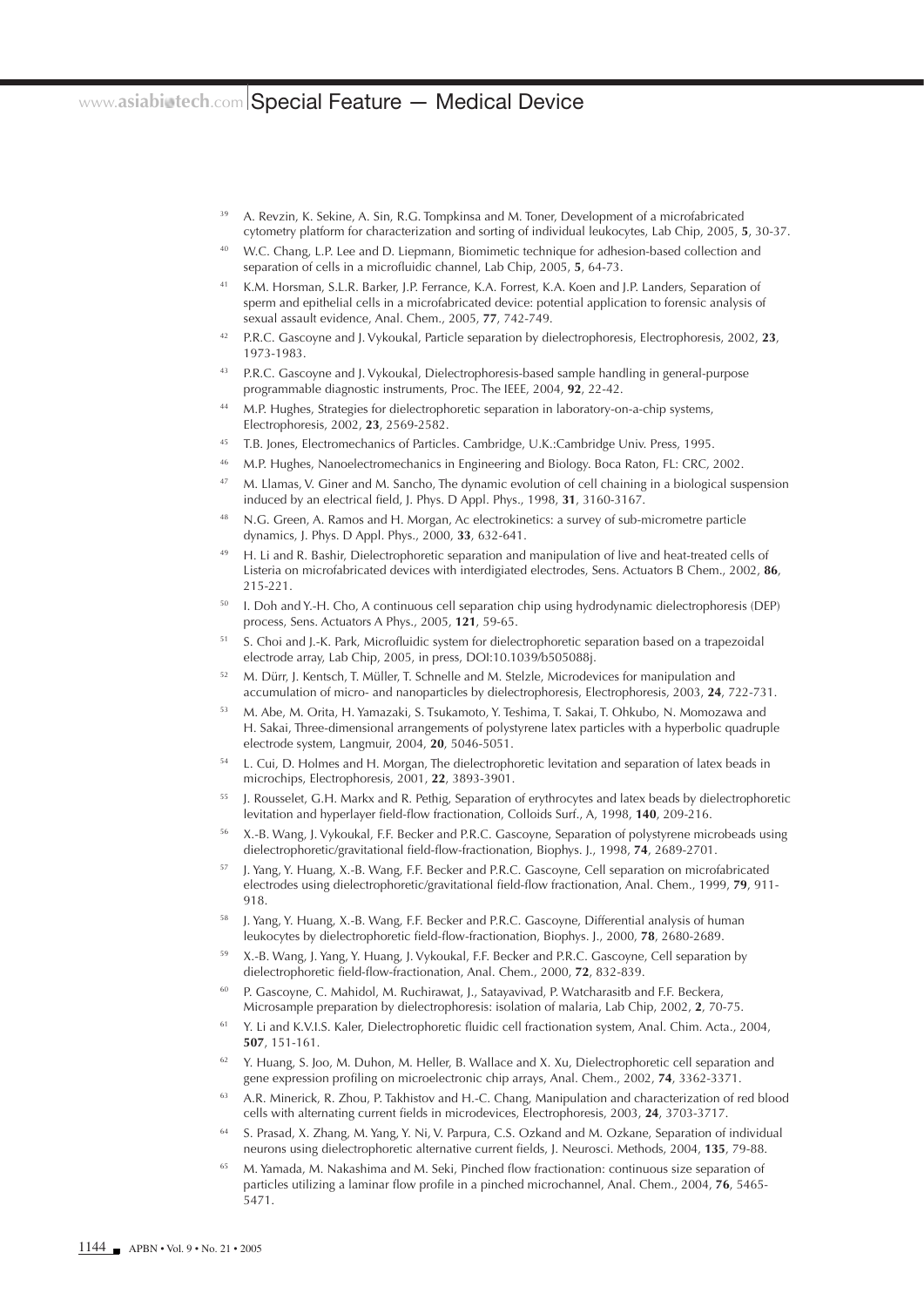- 66 J. Takagi, M. Yamada, M. Yasuda and M. Seki, Continuous particle separation in a microchannel having asymmetrically arranged multiple branches, Lab Chip, 2005, **5**, 778-784.
- 67 S.S. Shevkoplyas, T. Yoshida, L.L. Munn and M.W. Bitensky, Biomimetic autoseparation of leukocytes from whole blood in a microfluidic device, Anal. Chem., 2005, **77**, 933-937.
- 68 R.H. Carlson, C.V. Gabel, S.S. Chan, R.H. Austin, J.P. Brody and J.W. Winkelman, Self-sorting of white blood cells in a lattice, Phys. Rev. Lett., 1997, **79**, 2149-2152.
- R.H. Carlson, C. Gabel, S. Chan and R.H. Austin, Activation and sorting of human white blood cells, Biomed. Microdevices, 1998, **1**, 39-47.
- D. Huh, H.-H. Wei, O.D. Kripfgans, J.B. Fowlkes, J.B. Grotberg and S. Takayama, Gravity-driven microhydrodynamics-based cell sorter (microHYCS) for rapid, inexpensive, and efficient cell separation and size-profiling, Proc. 2nd Ann. Int. IEEE EMBS, USA, 2002, 466-469.
- 71 M.-A. Benincasa, L.R. Moore, P.S. Williams, E. Poptic, F. Carpino and M. Zborowski, Cell sorting by one gravity SPLITT fractionation, Anal. Chem., 2005, **77**, 5294-5301.
- 72 C. Blattert, R. Jurischka, I. Tahhan, A. Schoth, P. Kerth and W. Menz, Separation of blood in microchannel bends, Proc. Ann. Int. Conf. IEEE EMBS, 2004, 2627-2630.
- T.A. Crowley and V. Pizziconi, Isolation of plasma from whole blood using planar microfilters for labon-a-chip applications, Lab Chip, 2005, **5**, 922-929.
- D. Fisher, G.E. Francis and D. Rickwood, Cell Separation: A Practical Approach, Oxford University Press, NY, 1998.
- A. Kumar, M. Kamihira, I.Y. Galaev, B. Mattiasson and S. Iijima, Type-specific separation of animal cells in aqueous two-phase systems using antibody conjugates with temperature-sensitive polymers, Biotechnol. Bioeng., 2001, **75**, 570-580.
- 76 P. Grasa, J.I. Martì, T. Muino-Blanco and J.A. Cebrián-Pérez, Different functional states of ram spermatozoa analysed by partition in an aqueous two-phase system, J. Chromatogr. B, 2003, **795**, 83- 91.
- 77 M. Yamada, V. Kasim, M. Nakashima, J. Edahiro and M. Seki, Continuous cell partitioning using an aqueous two-phase flow system in microfluidic devices, Biotechnol. Bioeng., 2004, **88**, 489-494.
- 78 K.-H. Nam, W.-J. Chang, H. Hong, S.-M. Lim, D.-I. Kim and Y.-M. Koo, Continuous-flow fractionation of animal cells in microfluidic device using aqueous two-phase extraction, Biomed. Microdevices, 2005, **7**, 189-195.
- L.V. King, On the acoustic radiation pressure on spheres, Proc. R. Soc. Lond., 1934, 147A 212-240.
- 80 F. Petersson, A. Nilsson, C. Holm, H. Jönsson and T. Laurell, Separation of lipids from blood utilizing ultrasonic standing waves in microfluidic channels, Analyst, 2004, **129**, 938-943.
- 81 H. Jönsson, C. Holm, A. Nilsson, F. Petersson, P. Johnsson and T. Laurell, Particle separation using ultrasound can radically reduce embolic load to brain after cardiac surgery, Ann. Thorac. Surg., 2004, **78**, 1572-1578.
- 82 A. Nilsson, F. Petersson, H. Jönsson and T. Laurell, Acoustic control of suspended particles in micro fluidic chips, Lab Chip, 2004, **4**, 131-135.
- 83 F. Petersson, A. Nilsson, H. Jönsson and T. Laurell, Carrier medium exchange through ultrasonic particle switching in microfluidic channels, Anal. Chem., 2005, **77**, 1216-1221.
- 84 M. Takeuchi, R. Murayama, K. Kobayashi and T. Kojima, Laser ultrasonic micromanipulator, Proc. IEEE Ultrason. Symp., 2000, 681-686.
- 85 J.J. Hawkes, D. Barrow and W.T. Coakley, Microparticle manipulation in millimetre scale ultrasonic standing wave chambers, Ultrasonics, 1998, **36**, 925-931.
- 86 C.M. Cousins, P. Holownia, J.J. Hawkes, M.S. Limaye, C.P. Price, P.J. Keay and W.T. Coakley, Plasma preparation from whole blood using ultrasound, Ultrasound Med. Biol., 2000, **26**, 881-888.
- W.T. Coakley, J.J. Hawkes, M.A. Sobanski, C.M. Cousins and J. Spengler, Analytical scale ultrasonic standing wave manipulation of cells and microparticles, Ultrasonics, 2000, **38**, 638-641.
- 88 J.J. Hawkes and W.T. Coakley, Force field particle filter, combining ultrasound standing waves and laminar flow, Sens. Actuators B Chem., 2001, **75**, 213-222.
- 89 N.R. Harris, M. Hill, S. Beeby, Y. Shen, N.M. White, J.J. Hawkes and W.T. Coakley, A silicon microfluidic ultrasonic separator, Sens. Actuators B Chem., 2003, **95**, 425-434.
- 90 J.J. Hawkes, R.W. Barber, D.R. Emerson and W.T. Coakley, Continuous cell washing and mixing driven by an ultrasound standing wave within a microfluidic channel, Lab Chip, 2004, **4**, 446-452.
- 91 R. Bosma, W.A. van Spronsen, J. Tramper and R.H. Wijffels, Ultrasound, a new separation technique to harvest microalgae, J. Appl. Phycol., 2003, **15**, 143-153.